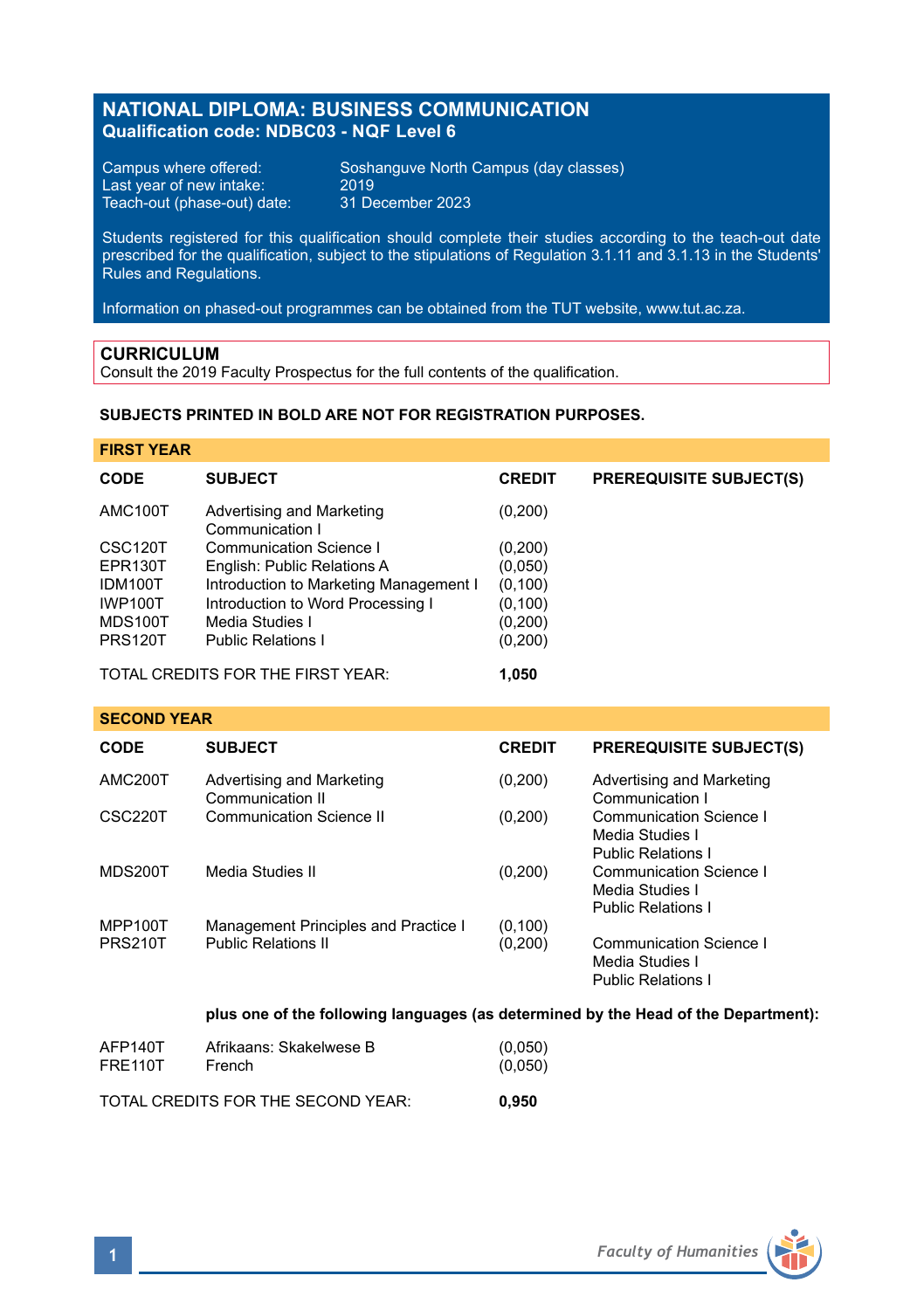#### **THIRD YEAR**

| <b>CODE</b>                       | <b>SUBJECT</b>                                                              | <b>CREDIT</b> | <b>PREREQUISITE SUBJECT(S)</b>                                                                |  |
|-----------------------------------|-----------------------------------------------------------------------------|---------------|-----------------------------------------------------------------------------------------------|--|
| <b>AMC300T</b>                    | <b>Advertising and Marketing</b><br><b>Communication III</b>                |               |                                                                                               |  |
| AMC30PT                           | Advertising and Marketing<br>Communication: Theory III                      | (0, 250)      | Advertising and Marketing<br>Communication II<br>Communication Science II                     |  |
| AMC30QT                           | Advertising and Marketing<br>Communication: Work-Integrated<br>Learning III | (0, 250)      | Advertising and Marketing<br>Communication II<br>Communication Science II<br>Media Studies II |  |
| <b>CSC310T</b>                    | <b>Communication Science III</b>                                            |               |                                                                                               |  |
| CSC31PT                           | Communication Science: Theory III                                           | (0, 250)      | Advertising and Marketing<br>Communication II<br>Communication Science II                     |  |
| CSC31QT                           | Communication Science: Work-Integrated (0,250)<br>Learning III              |               | Advertising and Marketing<br>Communication II<br>Communication Science II<br>Media Studies II |  |
| TOTAL CREDITS FOR THE THIRD YEAR: |                                                                             | 1,000         |                                                                                               |  |
|                                   | TOTAL CREDITS FOR THE QUALIFICATION:                                        | 3,000         |                                                                                               |  |

## **SUBJECT INFORMATION (OVERVIEW OF SYLLABUS)**

The syllabus content is subject to change to accommodate industry changes. Please note that a more detailed syllabus is available at the Department or in the study guide that is applicable to a particular subject. At time of publication, the syllabus content was defined as follows:

### **A**

#### **ADVERTISING AND MARKETING COMMUNICATION I (AMC100T) 1 X 3-HOUR PAPER** *(Subject custodian: Department of Integrated Communication)*

The advertising industry in all its facets, including electronic and printed advertising is explored and analysed. (Total tuition time: ± 192 hours)

# **ADVERTISING AND MARKETING COMMUNICATION II (AMC200T) 1 X 3-HOUR PAPER**

## *(Subject custodian: Department of Integrated Communication)*

The theoretical principles of advertising in all its forms are investigated. The creation and interpretation of advertisements, as well as the management of an advertising programme are important components of the subject. (Total tuition time: ± 166 hours)

### **ADVERTISING AND MARKETING COMMUNICATION: THEORY III (AMC30PT) 1 X 3-HOUR PAPER** *(Subject custodian: Department of Integrated Communication)*

The theoretical principles of advertising in all its forms are investigated through assignments submitted by students throughout the year. The creation and interpretation of advertisements, as well as the management of an advertising programme are important components of the subject. (Total tuition time: ± 28 hours)

#### **ADVERTISING AND MARKETING COMMUNICATION: WORK-INTEGRATED LEARNING WORK-INTEGRATED LEARNING III (AMC30QT)**

#### *(Subject custodian: Department of Integrated Communication)*

Students complete a minimum of nine months of practical work in the industry. The employer, as well as the University evaluates the student's progress. (Total tuition time: nine months)

# **2** *Faculty of Humanities*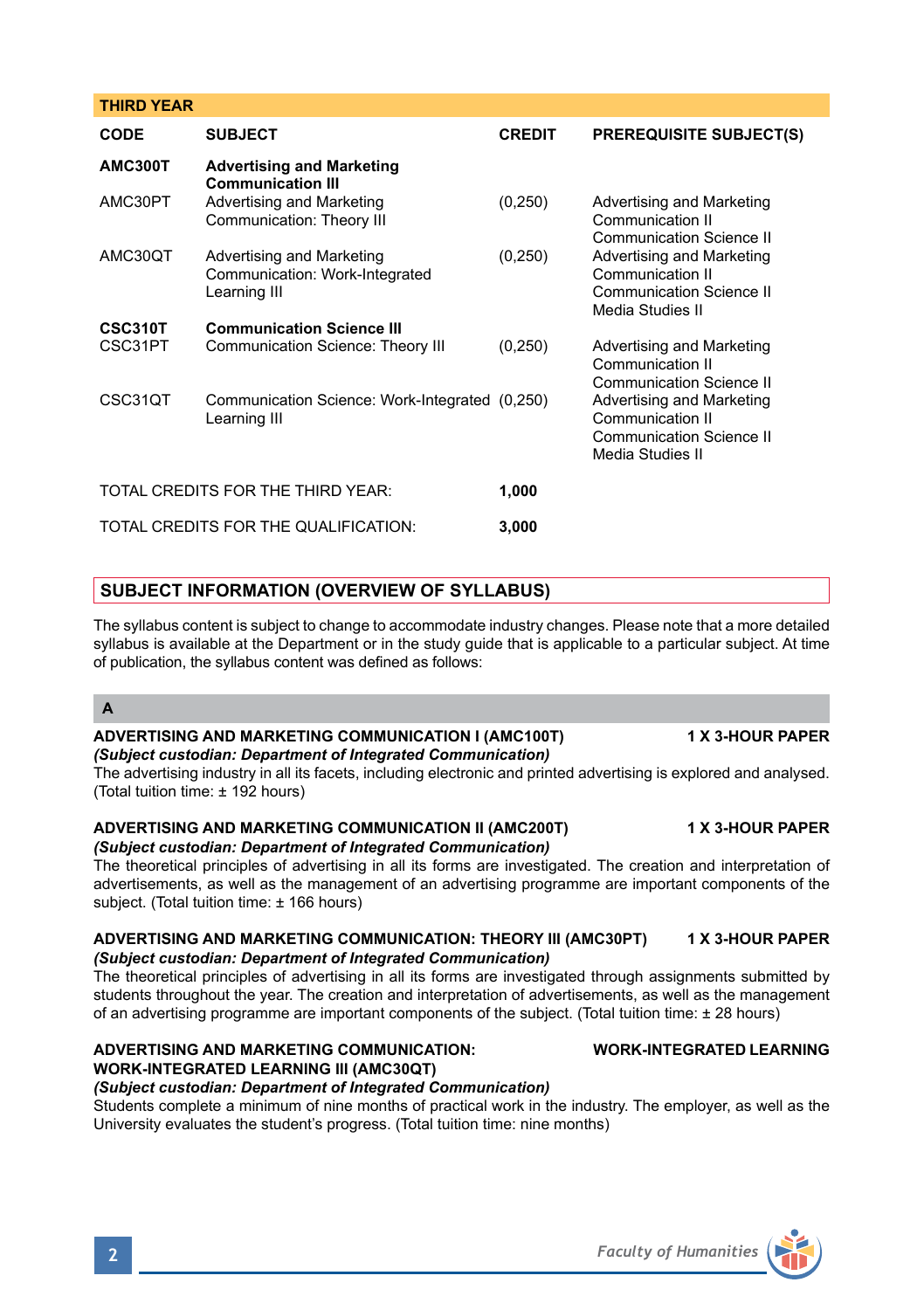# **AFRIKAANS: SKAKELWESE B (AFP140T) 1 X 3-HOUR PAPER**

#### *(Subject custodian: Department of Integrated Communication)*

The language as instrument applies. Effective and correct use, as well as the style and register of this language, form the core of the subject. The career environment is the point of departure and national and international events are the themes under discussion. (Total tuition time: ± 96 hours)

# **C**

#### **COMMUNICATION SCIENCE I (CSC120T) 1 X 3-HOUR PAPER** *(Subject custodian: Department of Integrated Communication)*

As a major subject, this subject forms a theoretical basis for all the other subjects. The aim is to give insight into the importance and scope of communication in the communication field, and to prepare students to apply the principles of communication science theory in the field with regard to organisational communication, intercultural communication and mass communication. (Total tuition time: ± 192 hours)

### **COMMUNICATION SCIENCE II (CSC220T) 1 X 3-HOUR PAPER**

#### *(Subject custodian: Department of Integrated Communication)*

Students are informed about and become familiarised with certain theoretical concepts and principles of communication extending the theoretical aspects covered in the first year. Insight and self-application are needed for mastering the theoretical principles. The scope and degree of application will increase during the year, and it will become increasingly important to think independently. (Total tuition time: ± 166 hours)

### **COMMUNICATION SCIENCE: THEORY III (CSC31PT) 1 X 3-HOUR PAPER**

#### *(Subject custodian: Department of Integrated Communication)*

The theoretical principles of communication in all its forms are investigated in the South African context. New trends in communication science are investigated through research assignments during the year. (Total tuition time:  $\pm$  28 hours)

### **COMMUNICATION SCIENCE: WORK-INTEGRATED WORK-INTEGRATED LEARNING LEARNING III (CSC31QT)**

### *(Subject custodian: Department of Integrated Communication)*

Students complete a minimum of nine months of practical work in the industry. The employer, as well as the University, evaluates the student's progress. (Total tuition time: ± nine months)

#### **E**

# **ENGLISH: PUBLIC RELATIONS A (EPR130T) 1 X 3-HOUR PAPER**

*(Subject custodian: Department of Integrated Communication)*  All aspects of business communication are covered, including business correspondence, reports, memoranda, meeting procedures and important forms of organisational communication. Students also acquire professional communicative and persuasive skills, with the emphasis on the optimal use of language. (Total tuition time: ± 96 hours)

#### **F**

### **FRENCH (FRE110B) 1 X 3-HOUR PAPER**

#### *(Subject custodian: Department of Integrated Communication)*

These practical, career-orientated third- or foreign-language programmes equip students with functionally useful listening, speaking, reading and writing skills, and promote an understanding of the relevant culture. Based on a communicative approach, these programmes are at beginner's level, but by the end of the third year, students should have a fair command of the language. (Total tuition time: ± 96 hours)

#### **I**

#### **INTRODUCTION TO MARKETING MANAGEMENT I (IDM100T) 1 X 3-HOUR PAPER** *(Subject custodian: Department of Marketing, Supply Chain and Sport Management)*

Introduction to the different components of marketing, including product, price, place and promotion. (Total tuition time: not available)